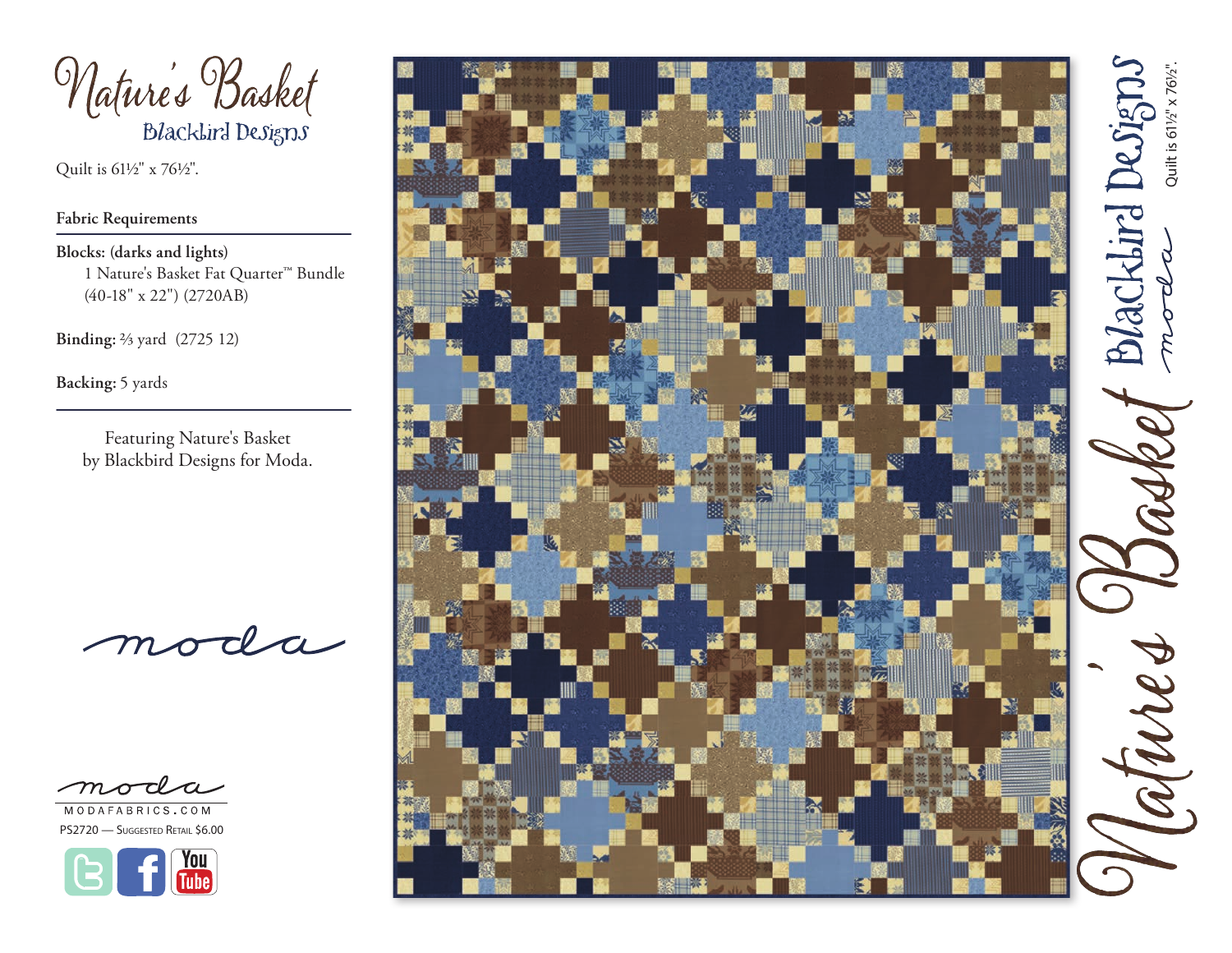Join the 3-patches and main blocks in each Row A. Press toward the 3-patches. Join the side units, 3-patches and main blocks in each Row B. Press toward the 3-patches. Join the rows.



 $d-a$ 

Layer, quilt as desired and bind. ENJOY!

Nature's Basket Blacklird Designs

Ouilt is 611/2" x 761/2".

## **Cutting**

**Nature's Basket Fat Quarter Bundle:** 

From EACH of 17 light fat quarters, cut: 4-2" x 22" strips You will have a total of 68-2" x 22" strips. Set aside 46 strips for strip piecing. From the remaining strips, cut 16-2" x 5" rectangles and 142-2" squares

From EACH of 23 medium and dark fat quarters, cut: (see diagram) 1-2" x 22" strip (for strip piecing)

5-5" squares

2-2" x 15" strips

From the 2-2" x 15", cut 14-2" squares

| 5"              | 5"       | 5" | 5" |  |
|-----------------|----------|----|----|--|
| 5"              | 2" x 15" |    |    |  |
|                 | 2" x 15" |    |    |  |
| $2" \times 22"$ |          |    |    |  |
|                 |          |    |    |  |
|                 |          |    |    |  |
|                 |          |    |    |  |

Fat Quarter cutting for the darks

## **Binding:**

7 to 8-21/2" x width of fabric strips

Sew the strips end to end to make the binding.

moda